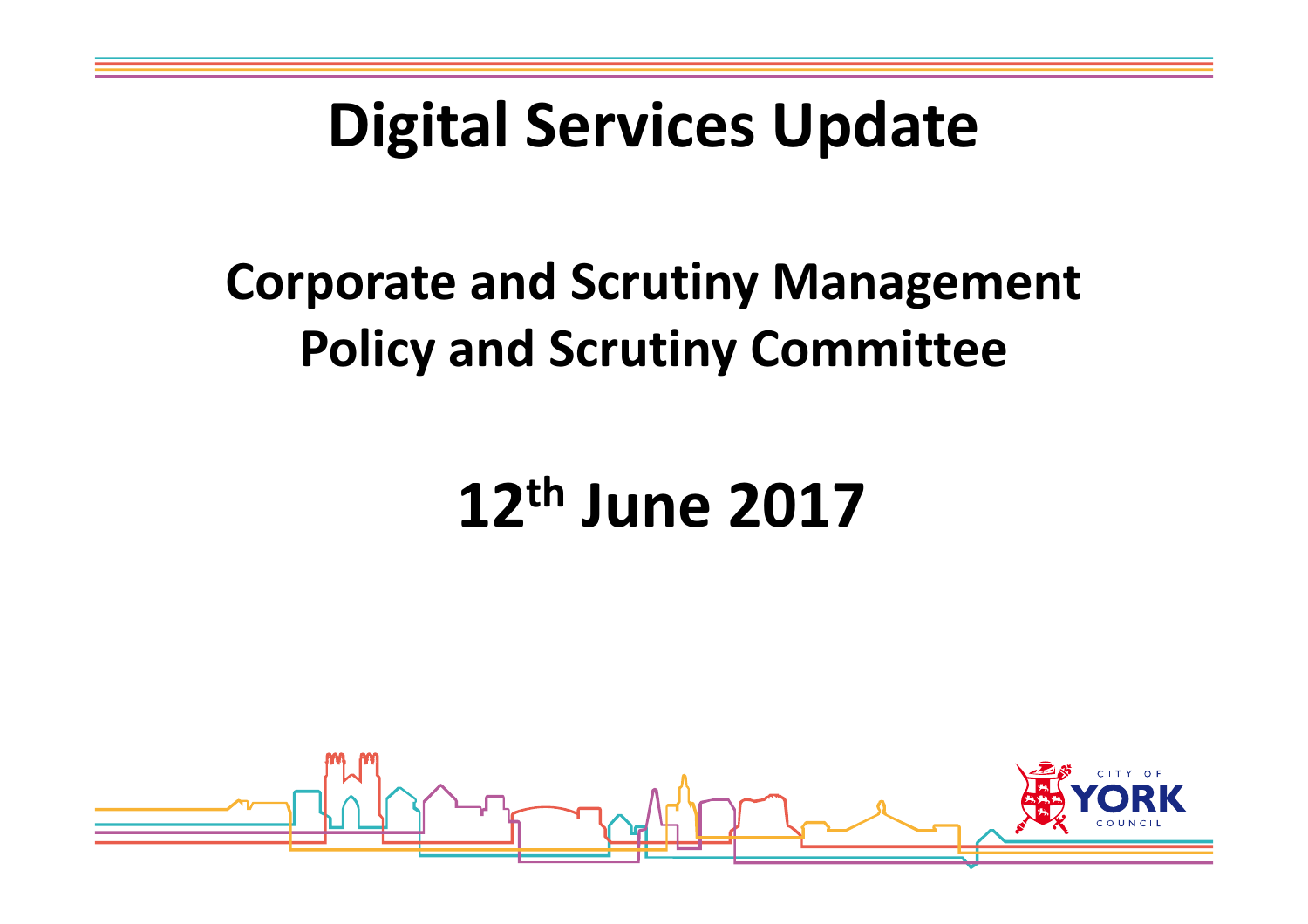# Where are we on the Digital **Journey**

- $\bullet$ A website fully scalable to customer devices
- •A residual legacy 'Do it online' offer mainly Revenues
- •A new Beta My Account live since December 16
- • Three key systems capable of providing digital solutions to customers:
	- Oracle CRM
	- Mosaic Adults
	- Mosaic Children's
- $\bullet$ Development of a single view of the customer (MDM)

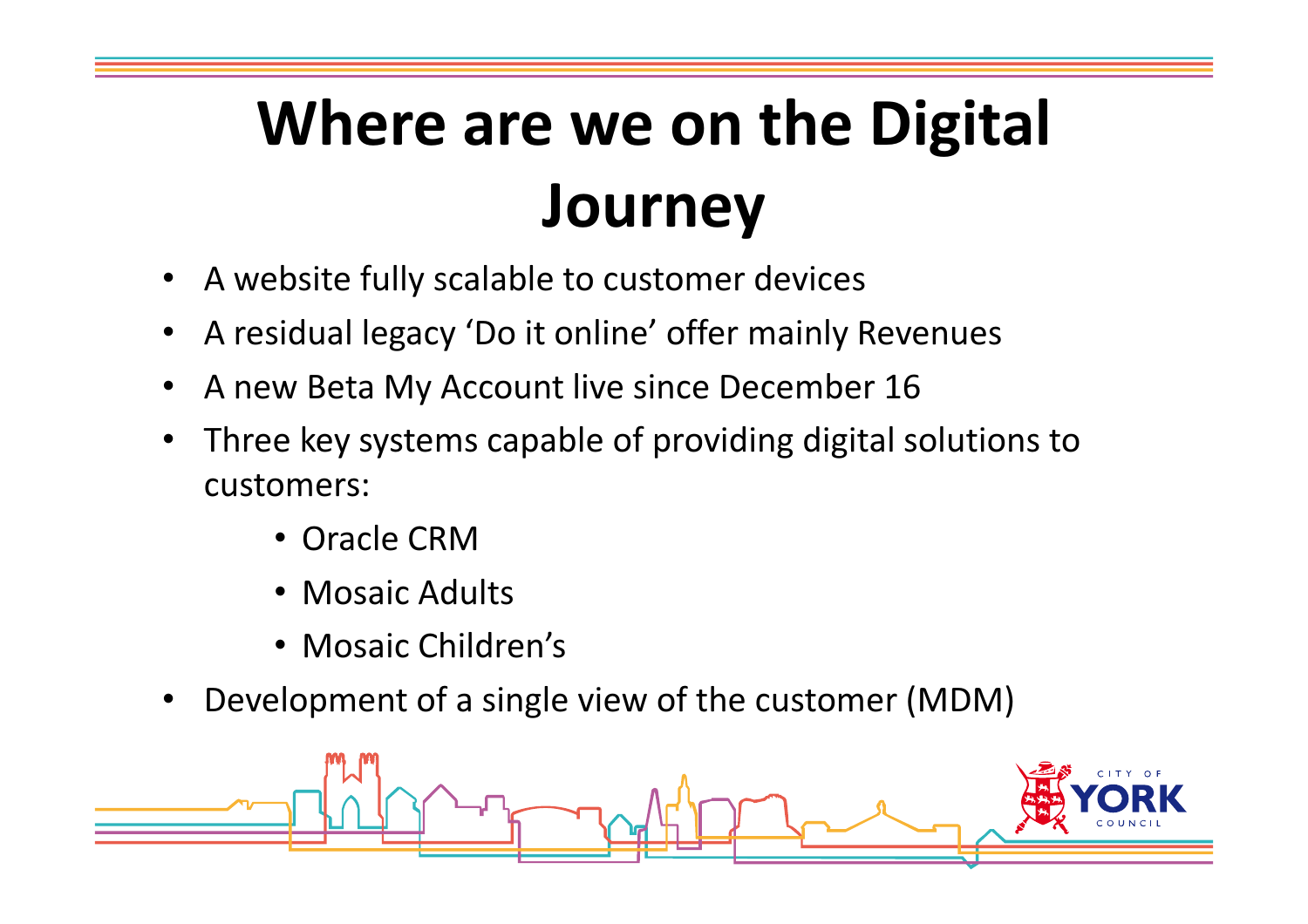## Key Ongoing Projects

The key ongoing projects required to interact with one another to create a digital customer journey include:

- •**CRM**
- Mosaic Children's/Adults•
- •Total Mobile
- •Parking
- •i-Trent
- •Housing
- •MDM

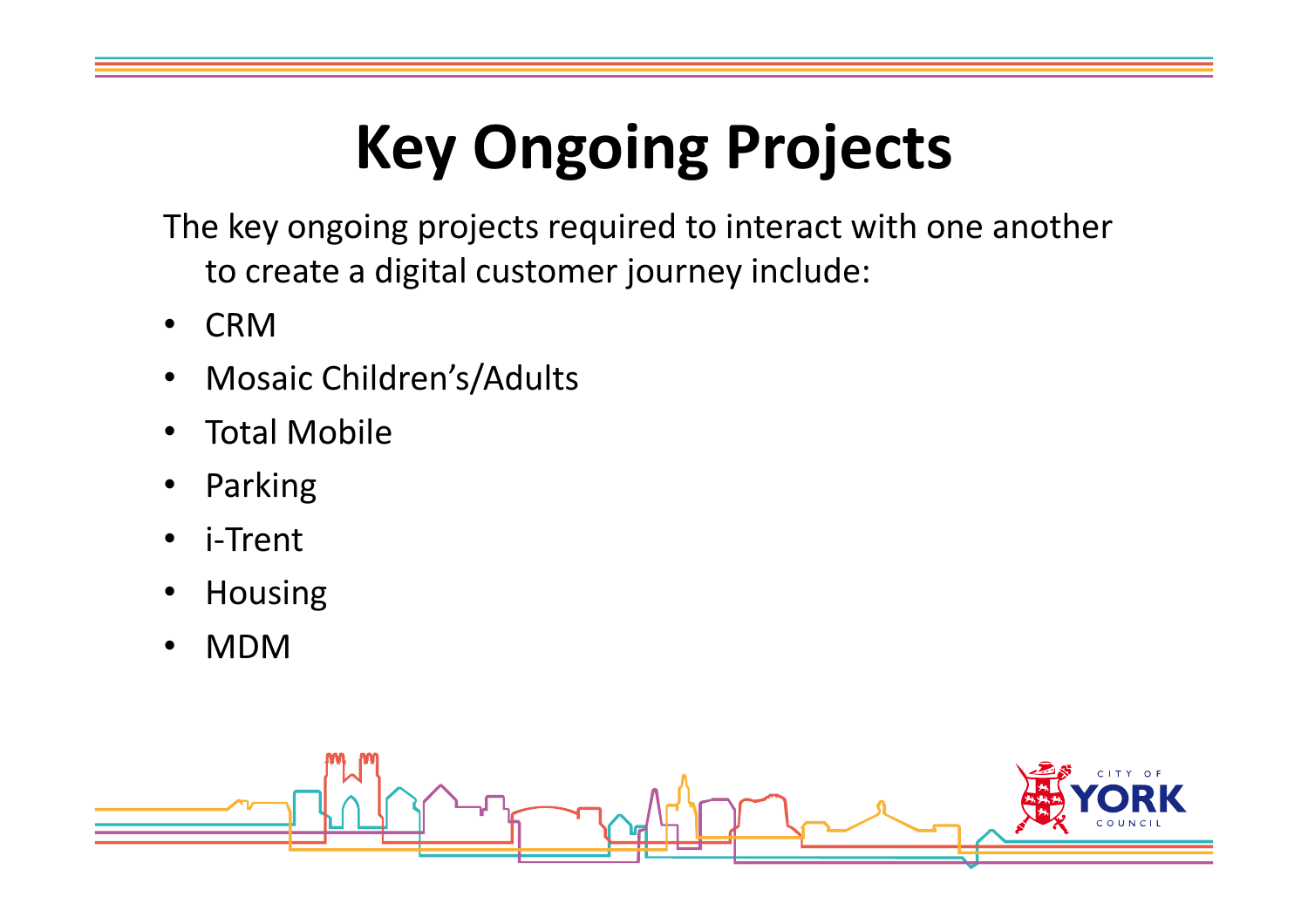## Phase 1 CRM Scope

- Decommission legacy CRM (Lagan);
- Commission Oracle
- Launch MY Account
- Implement Web Chat
- Implement Knowledge Base
- Implement Media Suite
- Initial seeding and launch of MDM (Single view of the Customer)

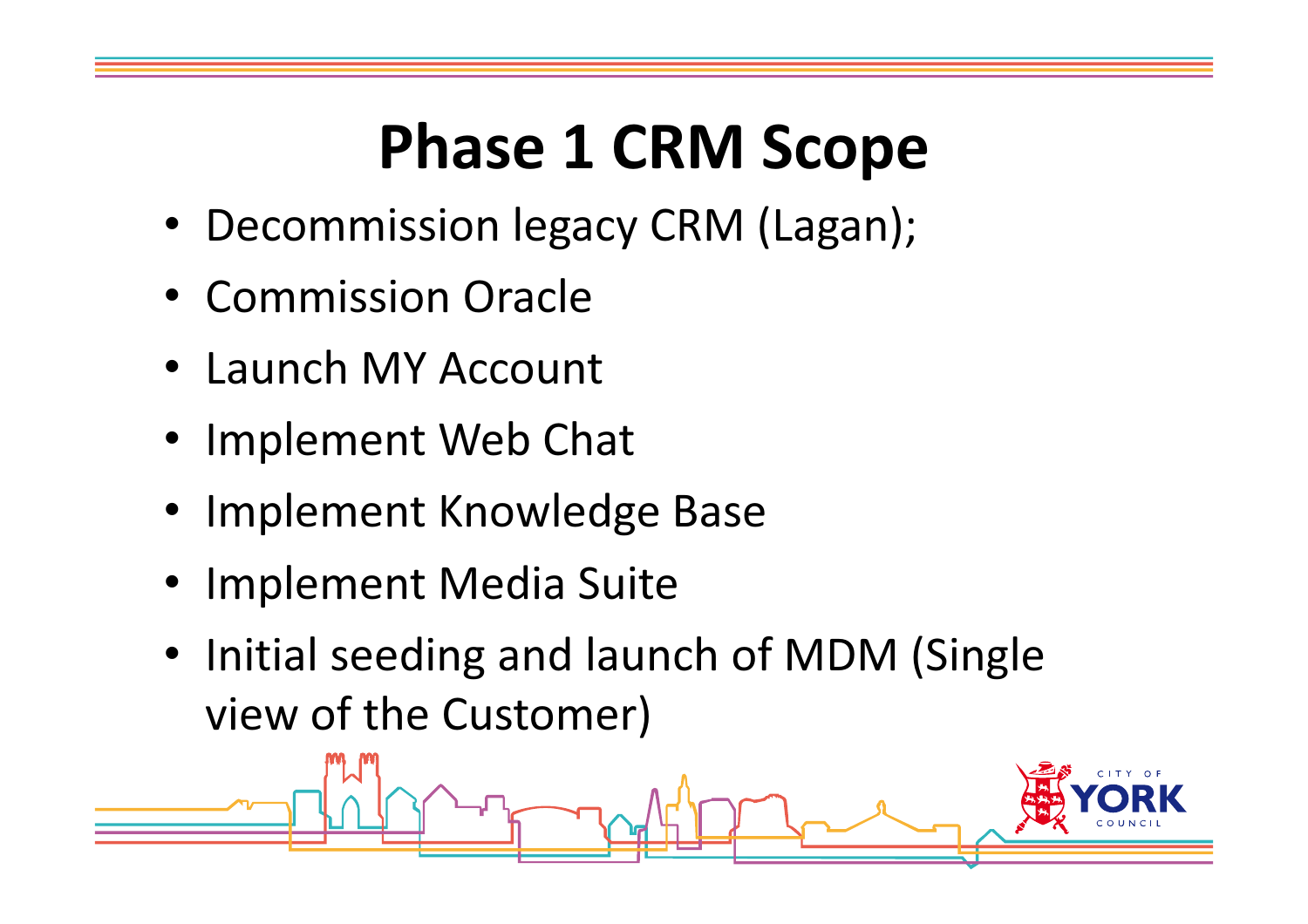### Phase 1 Progress

- My Account launched (Beta)
- 18 processes moved from Legacy CRM
- 16 High volume Revenues and Benefits processes launched
- 7 further street level services due by end of Summer 17
- All 9 street level services fully integrated to Total Mobile by the end of Summer 17

![](_page_4_Figure_6.jpeg)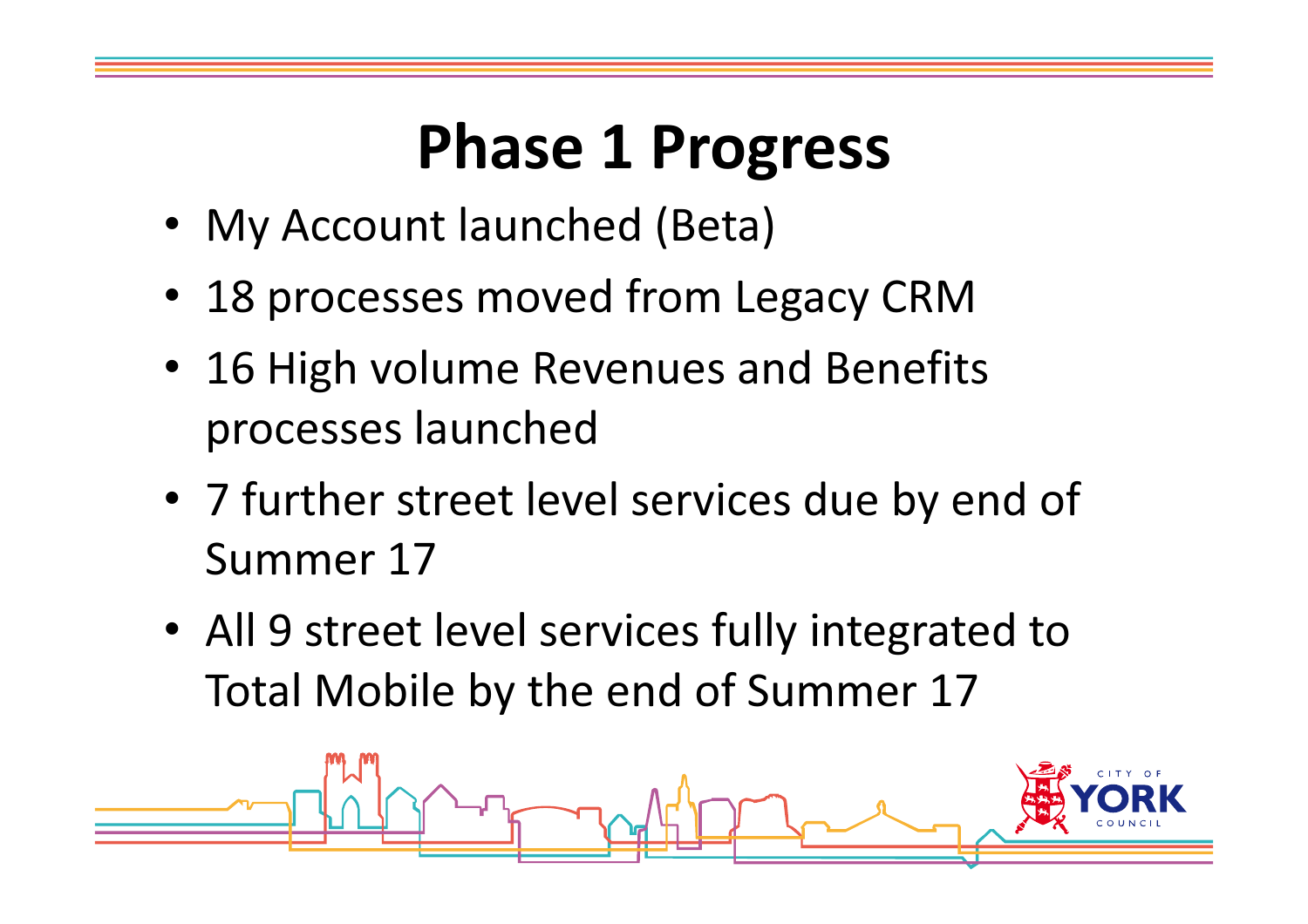### Progress Continued

- Fully automated Council Tax registration for students due end of June 17
- Bulk Landlord change of address forms due end June 17
- Digital Discretionary Housing Payments due August 17
- Registrar's digital booking system due before December 17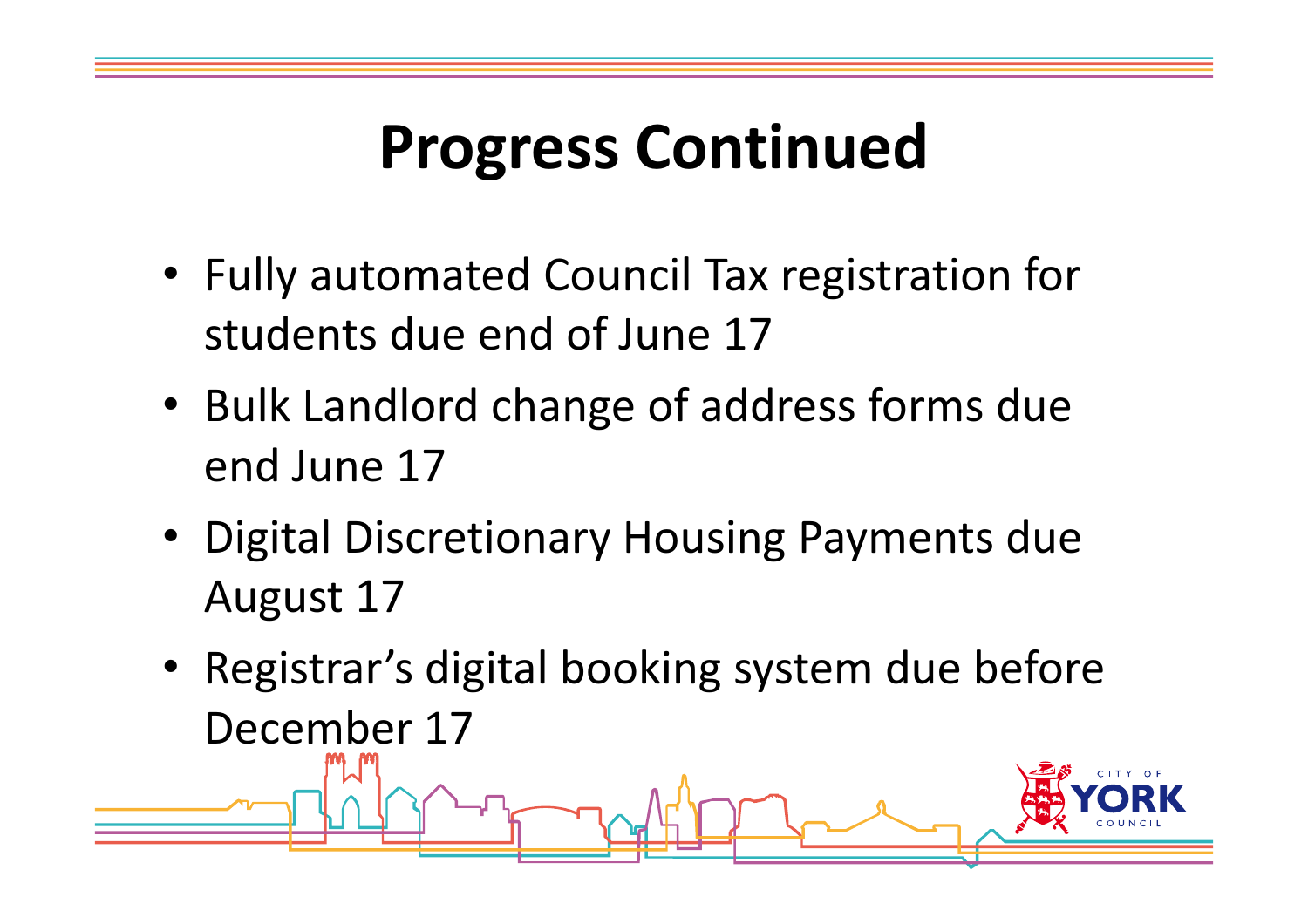#### Other areas of progress – ICT Strategy

- New CYC ICT Strategy with strong digital themes is nearing completion
- Developed with user centred principles
- Interviewed Members, CMT & Service Leads to develop strategic vision
- Tested this against staff sentiment
- And also against our public customers within WO and the community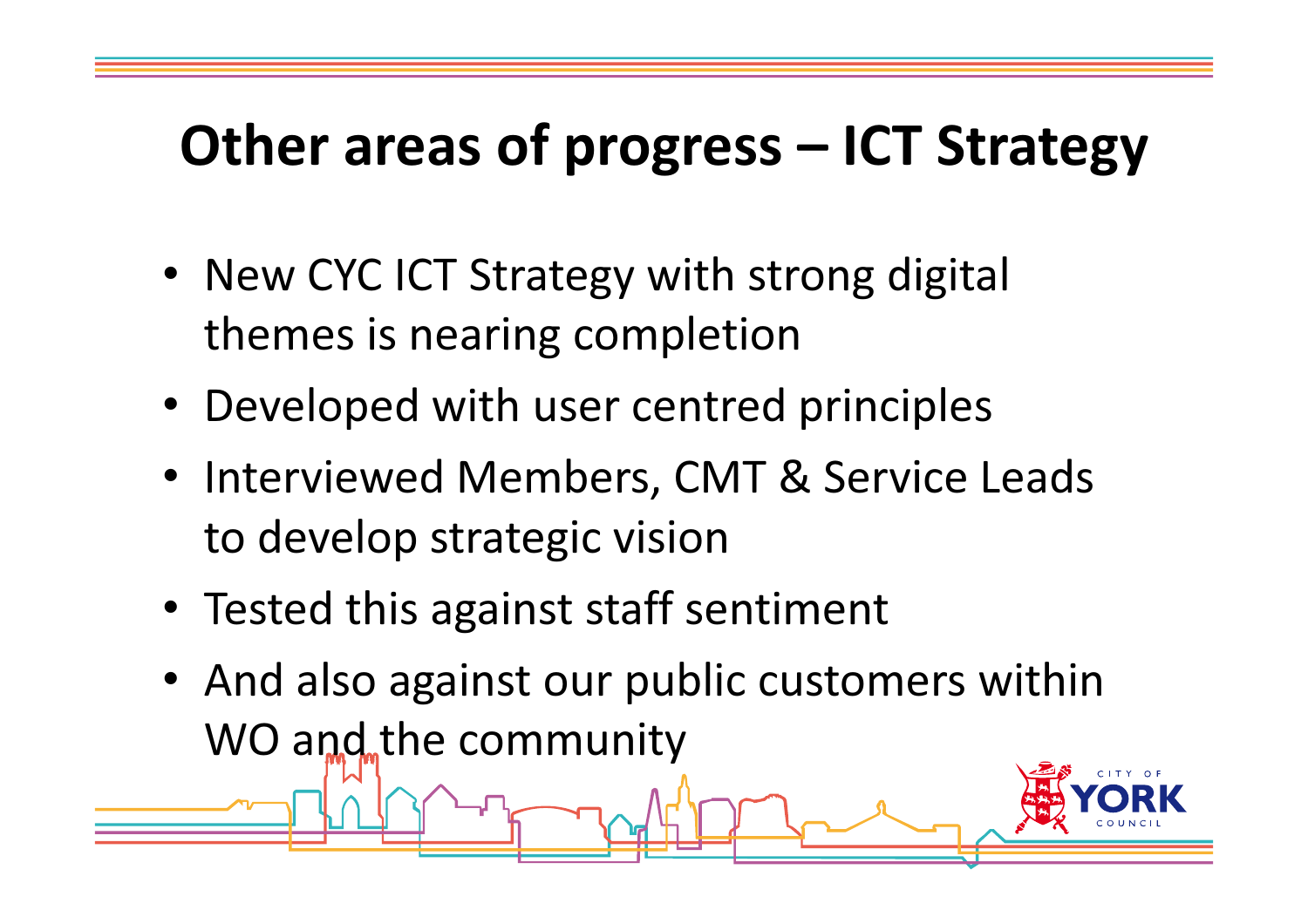## Performance & Channel Shift

- The number of calls to CYC Customer Services fell by 14,000 in 2016/17 – Digital launched July 17 so not the full year affect
- • The footfall into the Customer Centre Fell by nearly 30,000in 2016/17
- The average wait time on the phone has fallen from 1.37m in 14/15 to 0.38m in 2016/17
- Service level of 80% (Industry Standard) met in final two quarters of 2016/17
- •Customer satisfaction now above 92%
- •Over 1,000 registrations for My Account since December 16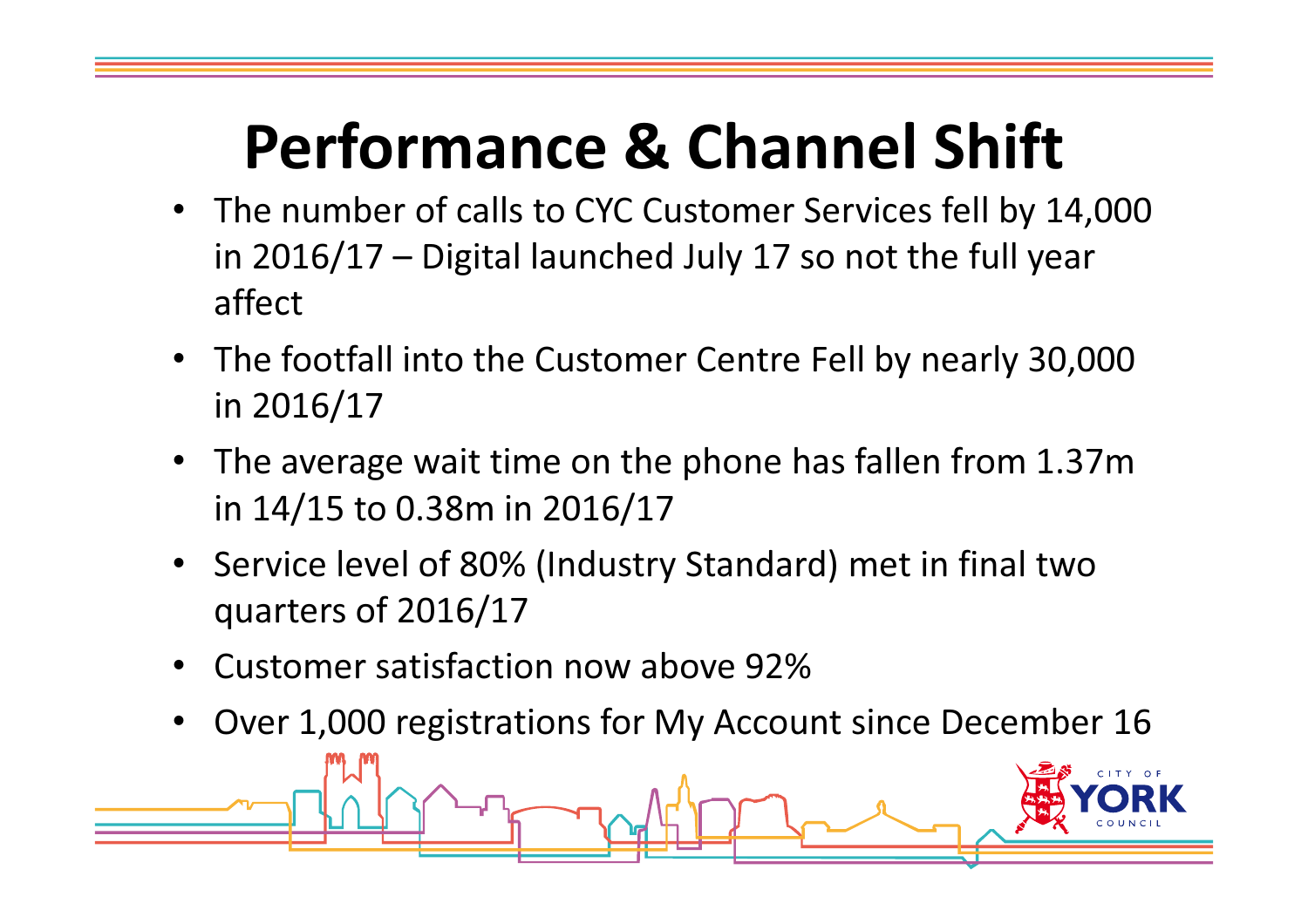### Phase 2

What should be included?

- Residual Lagan processes must be completed.
- Digitalisation of internal transactional processes e.g. FLARE processes & other back office transactional processes?
- Further development of My Account to include further integration with other systems e.g. Single, few or multiple customer portals?

![](_page_8_Figure_5.jpeg)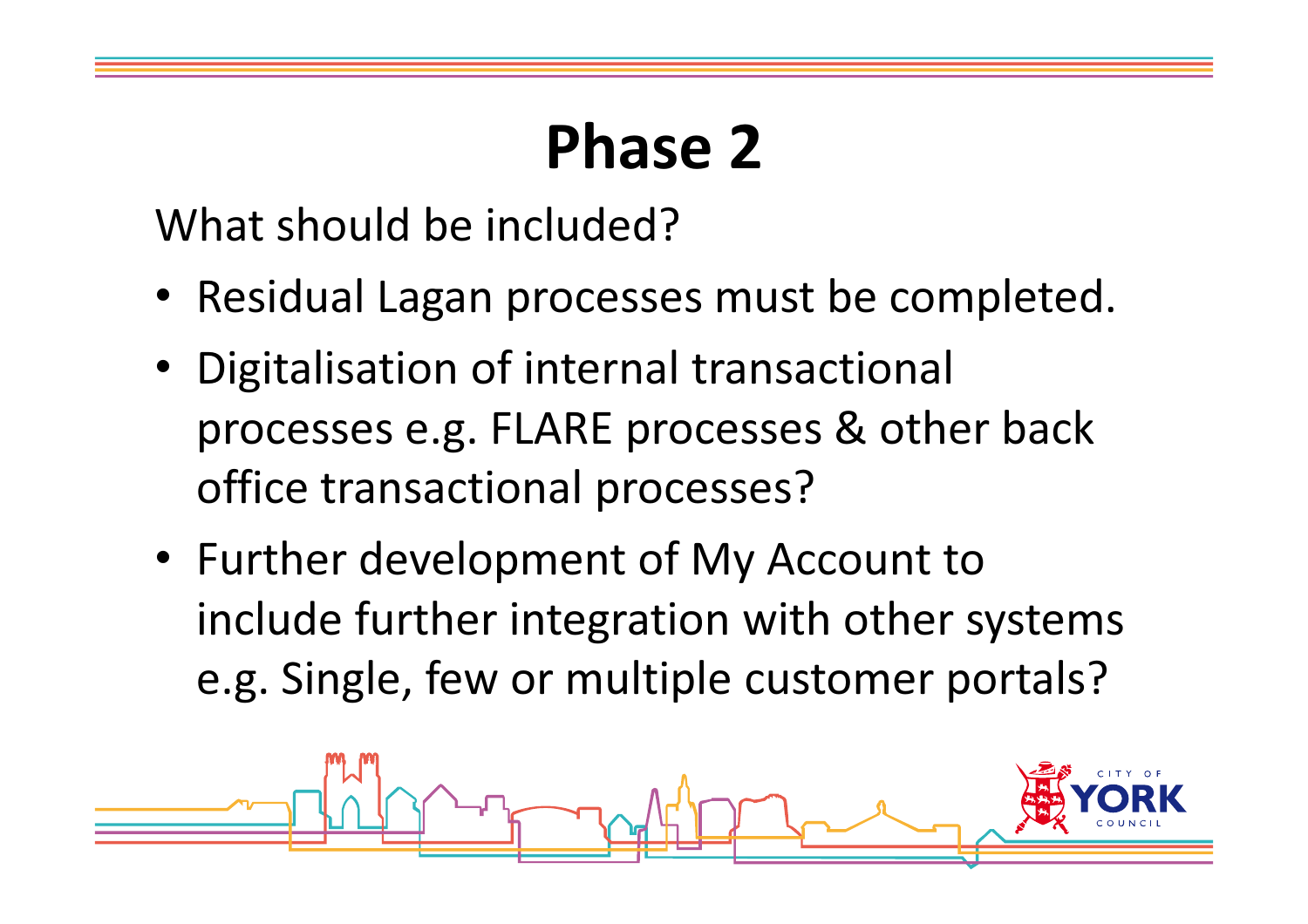#### Phase 2 Continued

- Working on solutions with other partners in the city?
- Better use of Customer Journey Mapping in high volume areas to drive out solutions?
- Further centralisation of Customer Services?

![](_page_9_Figure_4.jpeg)